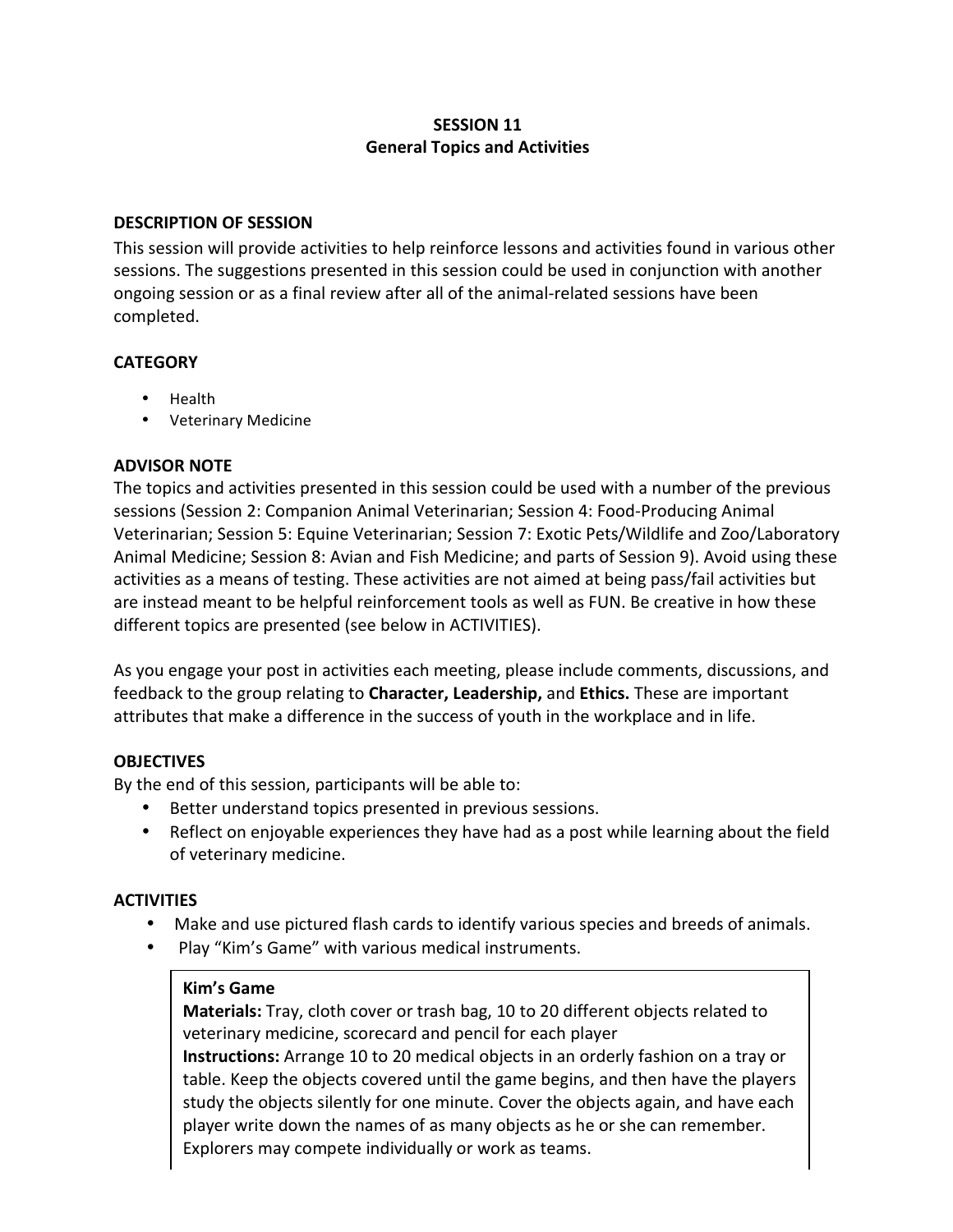- Play "True or False" games with information that has been learned and demonstrated.
- Have post members role-play different veterinary careers, describing the type of veterinary work they do, and have the others try to guess which type of veterinarian they are.
- Practice communication skills by having post members role-play different scenarios involving the veterinarian–client–patient relationship.
- Discuss different veterinary health care scenarios, and ask post members to decide if knowledge of math, chemistry, biology, or physics is required.
- Present various veterinary scenarios representing ethical dilemmas, and ask the members to evaluate whether the response was ethical or unethical.
- Discuss the following concerns for different animal species/breeds:
	- 1. Considerations for shelter, housing, and containment (fences, corrals, etc.)
	- 2. Food and water
	- 3. Clean, low-stress environment
	- 4. Opportunities for exercise and rest
	- 5. Medical care and preventative care
	- 6. Grooming and husbandry requirements
	- 7. Companionship the animal might provide to its caregiver
- Evaluate the chart you made with the temperature/pulse/respiration (TPR) for different species/breeds; discuss your findings, noting any similarities or differences between the different animals.
- Discuss the different life stages of animals and the different responsibilities that both the animal owner and veterinarian must consider during these stages.
- Study general body systems; use photos, drawings, videos, or actual tissue specimens.
- Discuss behavior issues veterinarians have to be aware of when dealing with different species/breeds of animals (body language, normal vs. abnormal behavior, etc.).
- Talk about stress in animals, including causes of stress and the effect it has on an animal's health and behavior.
- Discuss specific preventative care:
	- 1. Companion animals: dental Care, nutrition, grooming and general husbandry, reproductive concerns, vaccinations and control, and parasite control
	- 2. Equine: exercise, nutrition, foot care (hooves and shoeing), parasite control, dental care, and vaccinations
	- 3. Food-producing animals: dairy cows vs. beef cows and differences in general
	- 4. Avian: similarities and differences between pets and poultry
- Review the techniques and findings of physical exams for different species/breeds. Practice on personal pets at home and share findings.
- Create different examples of medication dosing (as in Session 10: Veterinary Technician), and have Explorers practice performing the necessary math.
- Discuss specific diseases in all species of animals. Show videos illustrating these specific diseases. Make flash cards listing symptoms specific to the diseases, and have a contest between groups in the post to diagnose the disease from the given